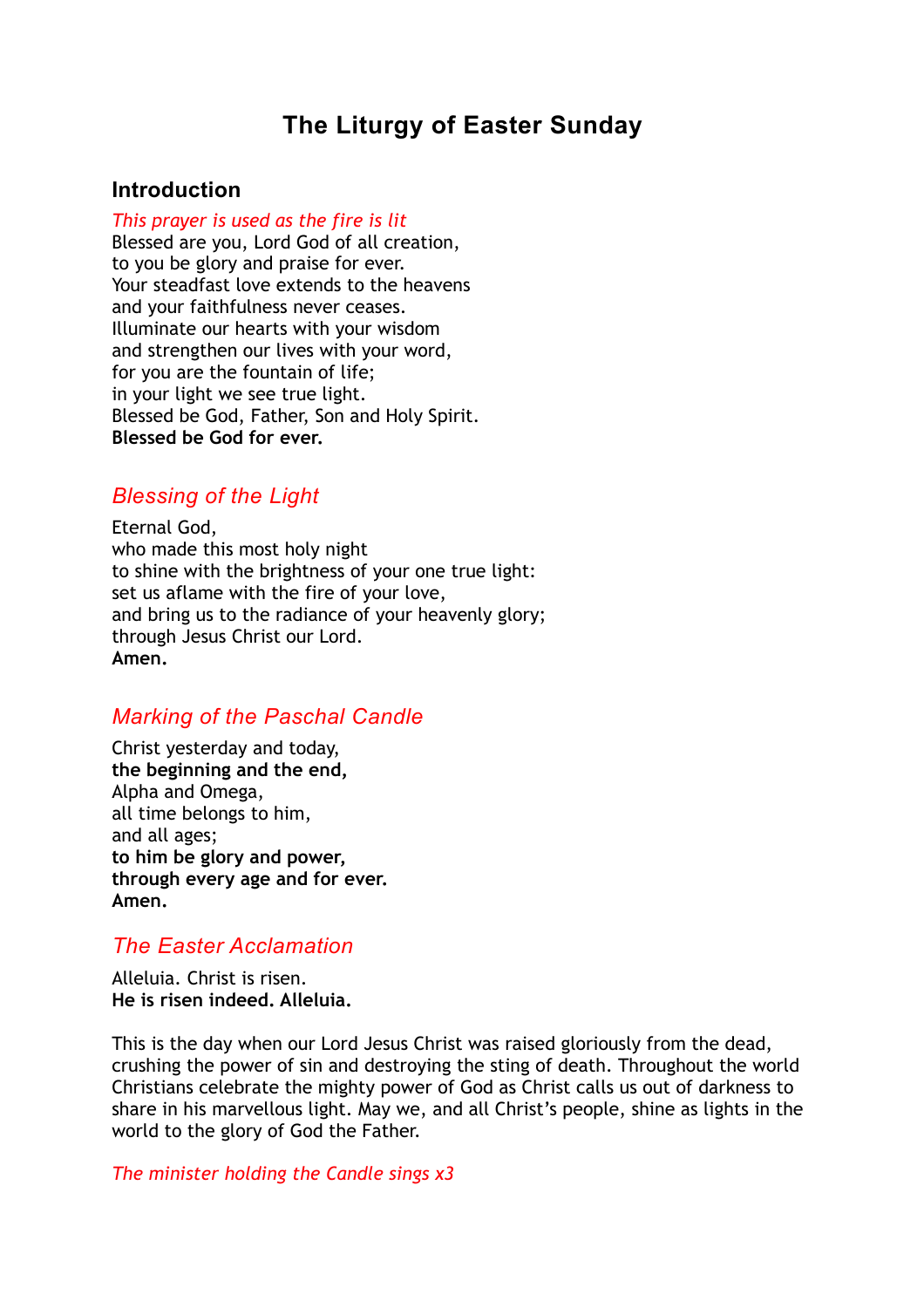The light of Christ. **Thanks be to God.** 

### Prayers at the Easter Garden

*The president says* Alleluia. Christ is risen. **He is risen indeed. Alleluia.**

The angel said to the women, 'Do not be afraid; I know that you are looking for Jesus who was crucified. He is not here; for he has been raised, as he said.' *Matthew 25.5-6* 

#### *The president says*

Blessed are you, Lord God of all creation, the Father of our Lord Jesus Christ. To you be glory now and for ever. In your great mercy you have given us a new birth into a living hope through the resurrection of Jesus Christ from the dead. By your blessing, may we who have prepared this garden in celebration of his victory be strengthened in faith, know the power of his presence, and rejoice in the hope of eternal glory. Blessed be God, Father, Son, and Holy Spirit. **Blessed be God for ever.** 

### *The president says this prayer*

Risen Lord Jesus, as Mary Magdalene met you in the garden on the morning of your resurrection, so may we meet you today and every day: speak to us as you spoke to her; reveal yourself as the living Lord; renew our hope and kindle our joy; and send us to share the good news with others. **Amen.** 

## *Gloria in Excelsis*

Glory to God in the highest, and peace to his people on earth. Lord God, heavenly King, almighty God and Father, we worship you, we give you thanks, we praise you for your glory.

Lord Jesus Christ, only Son of the Father,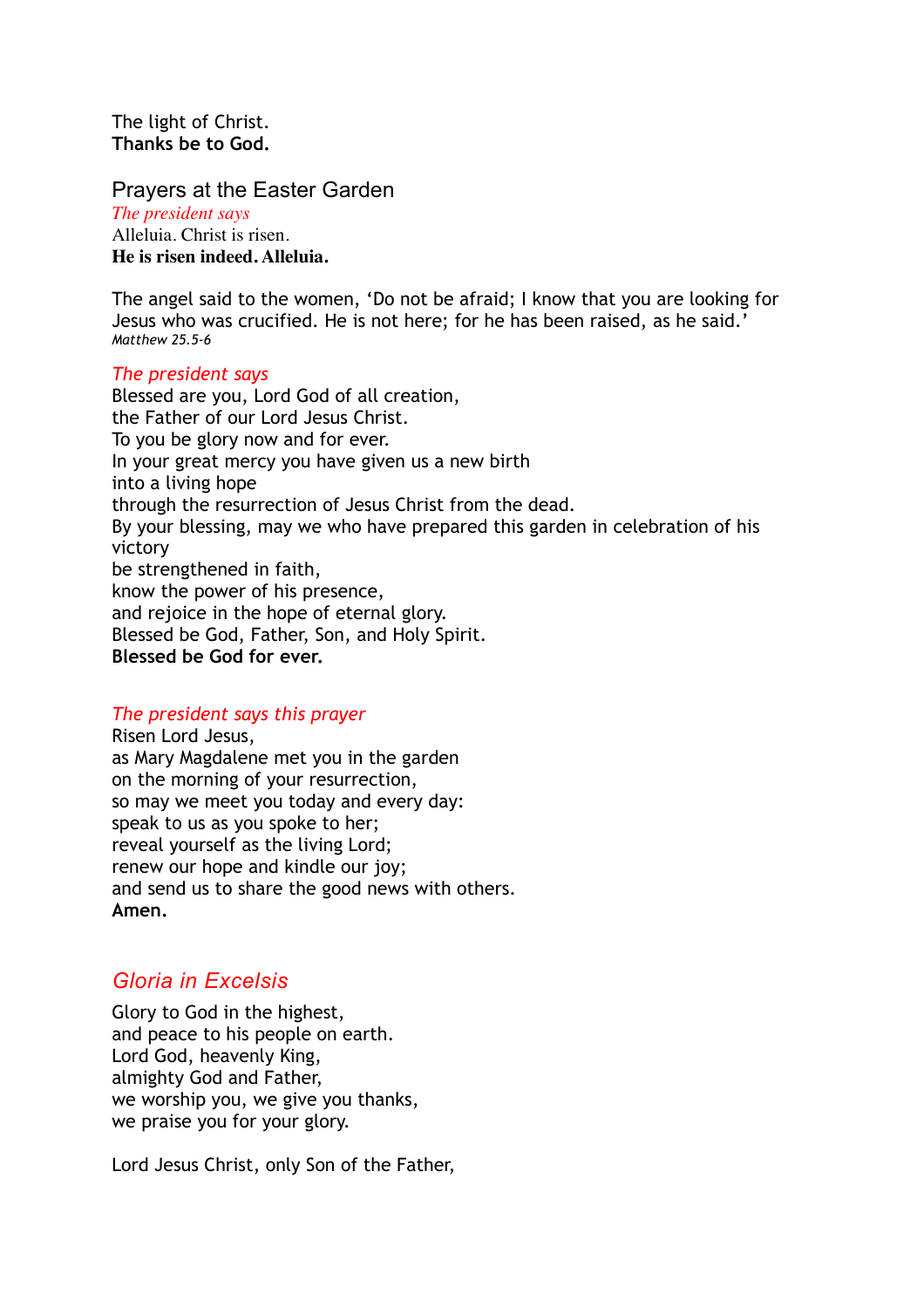Lord God, Lamb of God, you take away the sin of the world: have mercy on us; you are seated at the right hand of the Father: receive our prayer.

For you alone are the Holy One, you alone are the Lord, you alone are the Most High, Jesus Christ, with the Holy Spirit, in the glory of God the Father. Amen.

#### *The Collect*

*Let us pray. Silence is kept.* Lord of all life and power, who through the mighty resurrection of your Son overcame the old order of sin and death to make all things new in him: grant that we, being dead to sin and alive to you in Jesus Christ, may reign with him in glory; to whom with you and the Holy Spirit be praise and honour, glory and might, now and in all eternity. **Amen.** 

### **Readings:**

First Reading – Acts 10.34-43 Psalm 118.1-2, 14-24 Second Reading – Colossians 3.1-4

*At the end of each Reading* This is the word of the Lord. **Thanks be to God.** 

#### **HYMN - Jesus Christ is risen today**

**The Gospel** – Matthew 28.1-10 *Alleluia, alleluia. I am the first and the last, says the Lord, and the living one; I was dead, and behold I am alive for evermore.* 

#### *When the Gospel is announced the reader says*

Hear the Gospel of our Lord Jesus Christ according to *Matthew* **Glory to you, O Lord.**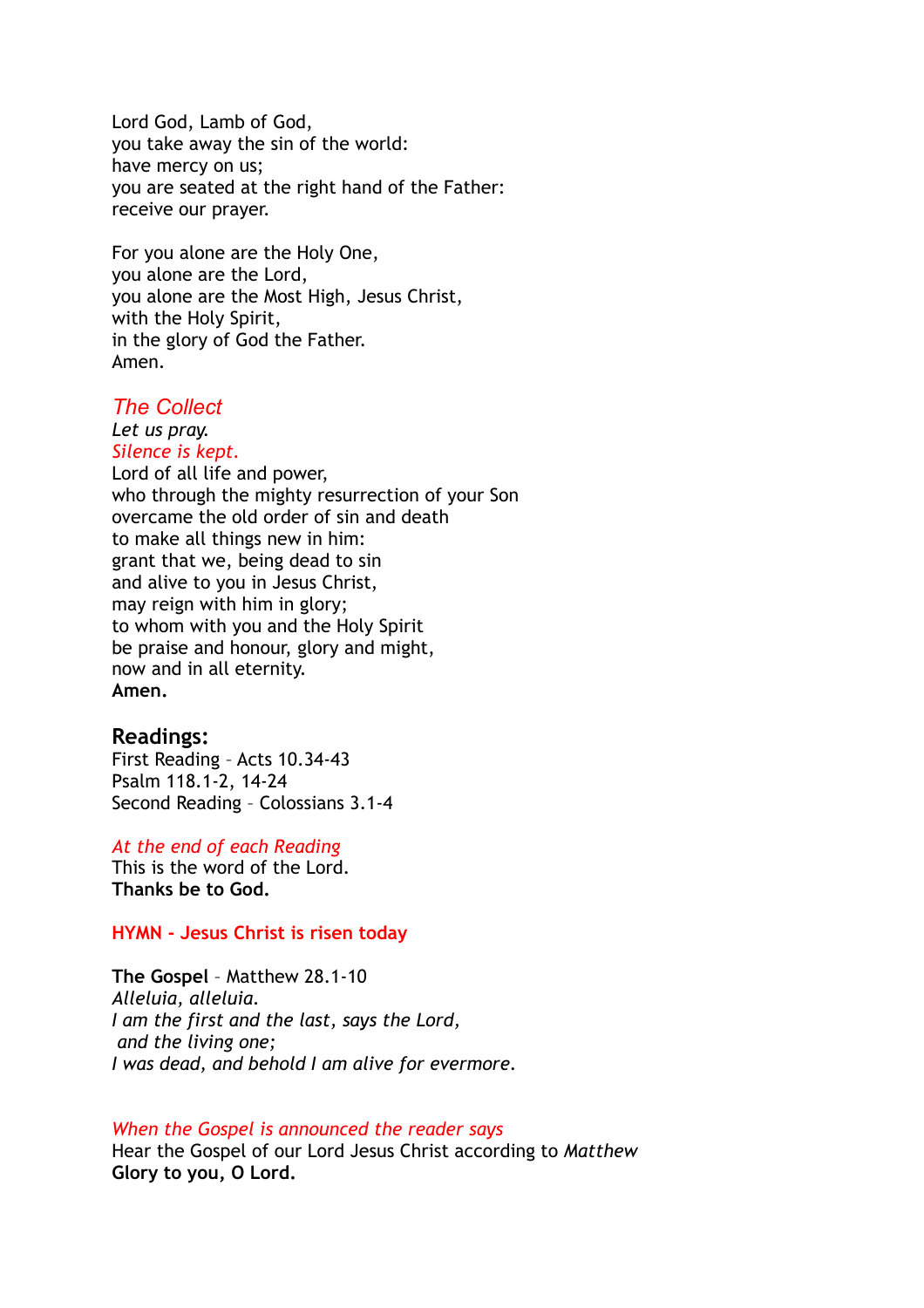#### *At the end*

This is the Gospel of the Lord. **Praise to you, O Christ.** 

#### **Sermon**

**The Creed**  *We believe in one God, the Father, the Almighty, maker of heaven and earth, of all that is, seen and unseen.* 

*We believe in one Lord, Jesus Christ, the only Son of God, eternally begotten of the Father, God from God, Light from Light, true God from true God, begotten, not made, of one Being with the Father; through him all things were made.* 

*For us and for our salvation he came down from heaven, was incarnate from the Holy Spirit and the Virgin Mary and was made man.* 

*For our sake he was crucified under Pontius Pilate; he suffered death and was buried. On the third day he rose again in accordance with the Scriptures; he ascended into heaven and is seated at the right hand of the Father. He will come again in glory to judge the living and the dead, and his kingdom will have no end. We believe in the Holy Spirit, the Lord, the giver of life, who proceeds from the Father and the Son, who with the Father and the Son is worshipped and glorified, who has spoken through the prophets. We believe in one holy catholic and apostolic Church. We acknowledge one baptism for the forgiveness of sins. We look for the resurrection of the dead, and the life of the world to come. Amen.* 

## **Prayers of Intercession**

*The Liturgy of the Sacrament* [↑](https://www.churchofengland.org/prayer-and-worship/worship-texts-and-resources/common-worship/churchs-year/times-and-seasons/passiontide-and-holy-week#block-cofe-content)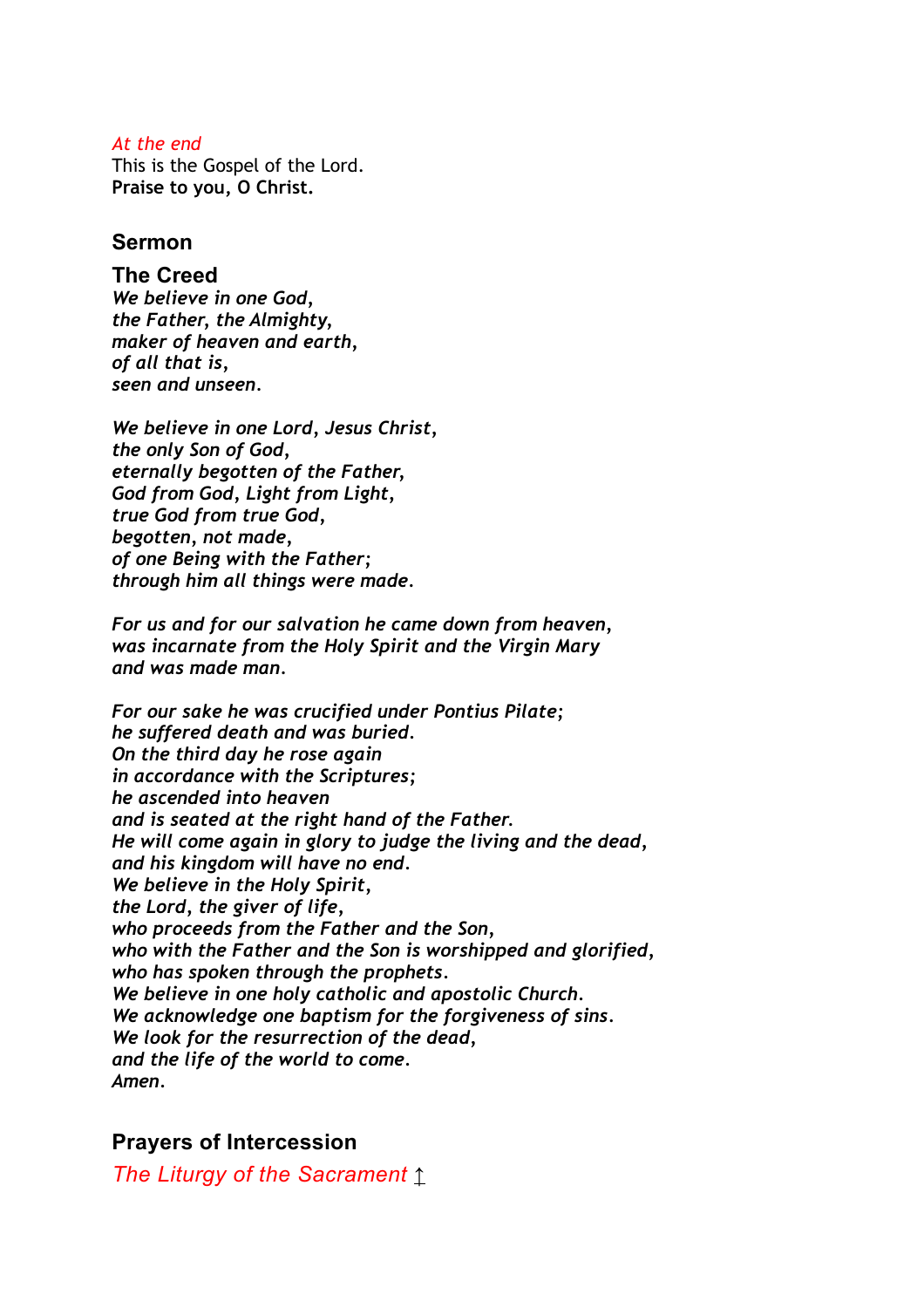## **The Peace**

## **HYMN - Thine be the Glory**

## **Preparation of the Table**

Risen Lord Jesus Christ, we believe you, and all we have heard is true. When you break bread may we recognize you as the fire that burns within us, that we may bring light to your world. **Amen.** 

## **The Eucharistic Prayer**

The Lord be with you

### *All* **and also with you.**

Lift up your hearts.

### *All* **We lift them to the Lord.**

Let us give thanks to the Lord our God.

### *All* **It is right to give thanks and praise.**

It is indeed right, our duty and our joy, always and everywhere to give you thanks, almighty and eternal Father, and in these days of Easter to celebrate with joyful hearts the memory of your wonderful works. For by the mystery of his passion Jesus Christ, your risen Son, has conquered the powers of death and hell and restored in men and women the image of your glory. He has placed them once more in paradise and opened to them the gate of life eternal. And so, in the joy of this Passover, earth and heaven resound with gladness, while angels and archangels and the powers of all creation sing for ever the hymn of your glory.

*All* **Holy, holy, holy Lord, God of power and might, heaven and earth are full of your glory. Hosanna in the highest. Blessed is he who comes in the name of the Lord. Hosanna in the highest.**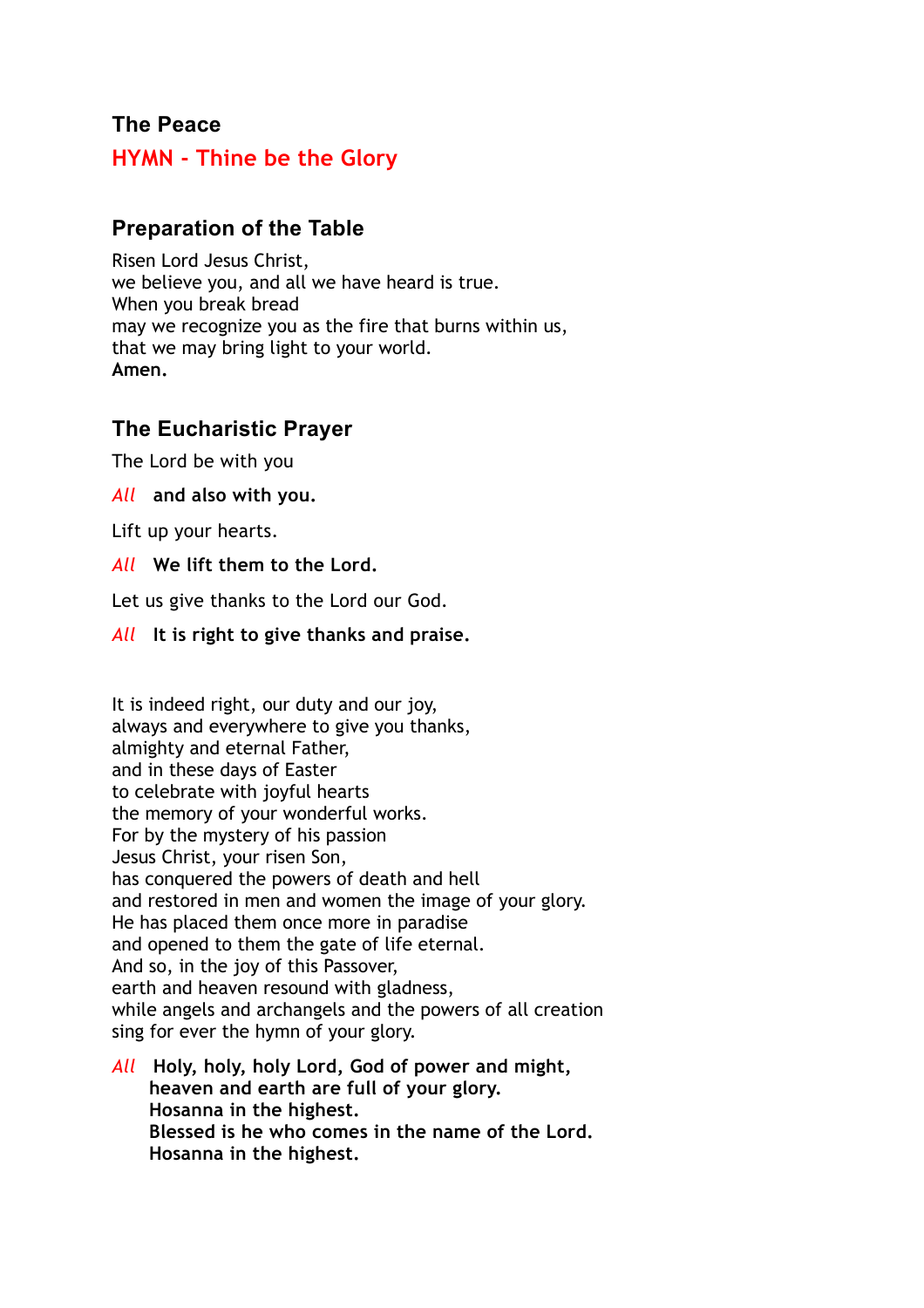Lord, you are holy indeed, the source of all holiness; grant that by the power of your Holy Spirit, and according to your holy will, these gifts of bread and wine may be to us the body and blood of our Lord Jesus Christ; who, in the same night that he was betrayed, took bread and gave you thanks; he broke it and gave it to his disciples, saying: Take, eat; this is my body which is given for you; do this in remembrance of me. In the same way, after supper he took the cup and gave you thanks; he gave it to them, saying: Drink this, all of you; this is my blood of the new covenant, which is shed for you and for many for the forgiveness of sins. Do this, as often as you drink it, in remembrance of me.

Great is the mystery of faith:

*All* **Christ has died, Christ is risen, Christ will come again.**

And so, Father, calling to mind his death on the cross,

his perfect sacrifice made once for the sins of the whole world;

rejoicing in his mighty resurrection and glorious ascension,

and looking for his coming in glory, we celebrate this memorial of our redemption.

As we offer you this our sacrifice of praise and thanksgiving, we bring before you this bread and this cup

and we thank you for counting us worthy

to stand in your presence and serve you.

Send the Holy Spirit on your people and gather into one in your kingdom all who share this one bread and one cup,

so that we, in the company of Blessed Mary, the holy innocents, St Mark and all the saints, may praise and glorify you for ever, through Jesus Christ our Lord; by whom, and with whom, and in whom, in the unity of the Holy Spirit, all honour and glory be yours, almighty Father, for ever and ever.

*All* **Amen.**

## **The Lord's Prayer**

*All* **Our Father, who art in heaven, hallowed be thy name; thy kingdom come; thy will be done; on earth as it is in heaven. Give us this day our daily bread. And forgive us our trespasses,**